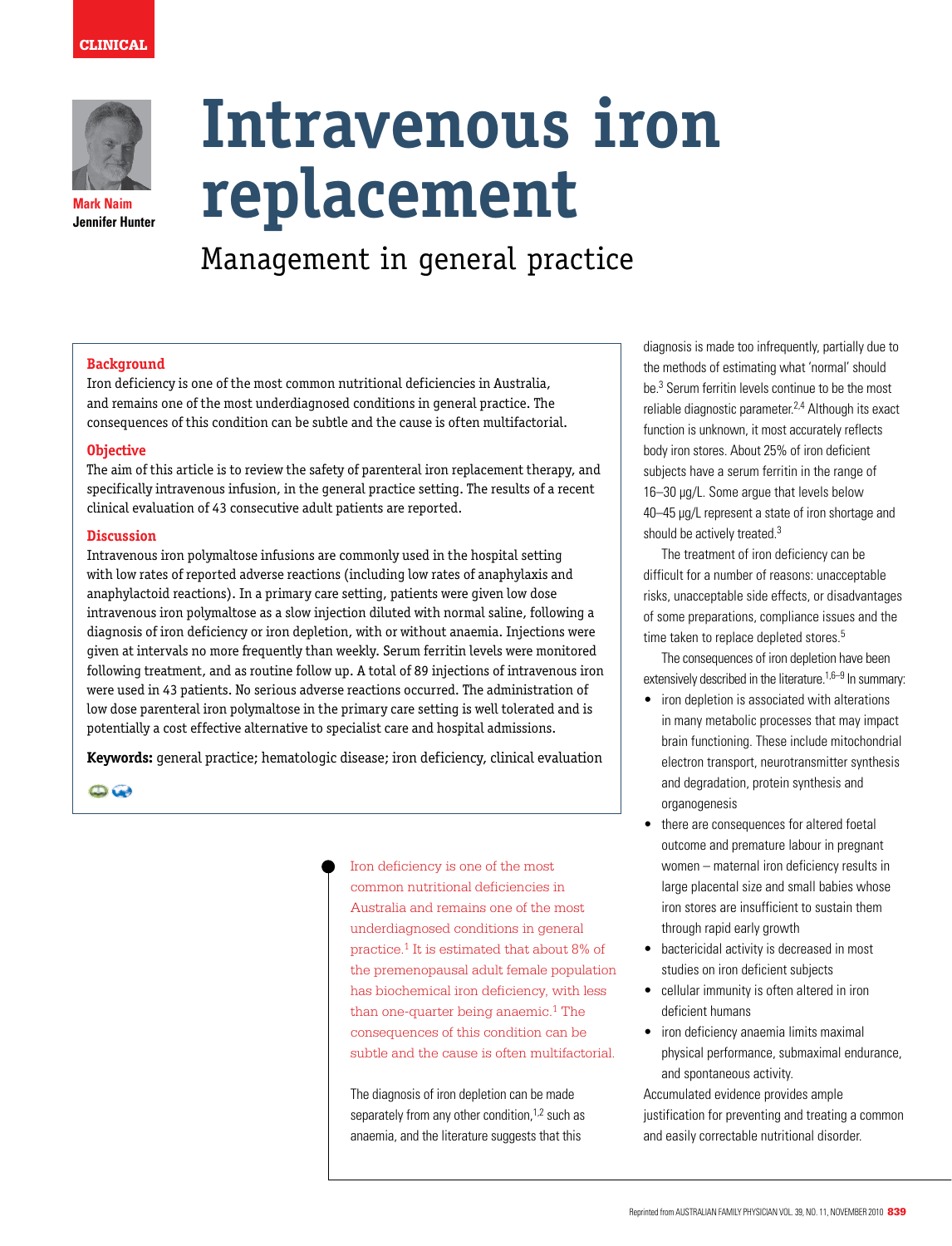# **Management of iron deficiency**

Management of iron deficiency traditionally favours oral iron replacement as a first line approach. Patients are advised to increase their intake of red meat (haem iron) and/or use of oral iron formulations. Ferrous gluconate formulations seem to be better absorbed than the sulphate version; liquid oral iron formulations are also commonly used in general practice.4 Simultaneous vitamin C ingestion enhances the absorption of nonhaem iron, as does the presence of haem iron.

 However, oral replacement of iron has several well known disadvantages and side effects:

- gastrointestinal (eg. nausea, constipation or diarrhoea, abdominal pain and black stools [in up to 30% of patients])<sup>10</sup>
- compliance issues  $(5-30\%)$ <sup>10</sup>
- poor absorption of nonhaem iron and very slow replacement of iron stores
- • lack of relief of presenting complaint for a significant period of time (3–6 months in some cases).

### **Parenteral iron over oral replacement therapy?**

If oral replacement therapy is ineffective or unacceptable, what alternative does the general practitioner have?

 In Australia, traditionally intramuscular iron has been used, otherwise referral to a specialist undertaken: it is the authors' opinion that intramuscular iron is problematic. It is difficult to administer correctly; a 5–6 cm needle and a 'Z shape' approach is required, and there may be permanent scarring and staining.11

### **What about intravenous iron?**

The product information recommends that this be used in certain situations only, including hospital settings. However, this conservative approach may no longer be necessary following changes to the formulation when iron dextran was superseded by iron polymaltose in 1992. The change in the formulation has significantly reduced adverse reactions to the administration of parenteral iron, especially anaphylaxis and anaphylactoid reactions.<sup>12-16</sup>

 There is now a large body of experience demonstrating the safety and efficacy of total dose intravenous iron polymaltose infusions, especially with patients on dialysis,15,16 in

cardiology  $17-19$  with inflammatory bowel disease20,21 and in pregnancy.22–24 Few published articles reported adverse reactions until recently with Haines et al.<sup>25</sup> who were the first to describe a series of gastroenterological patients with delayed onset adverse effects after total dose infusion of iron polymaltose, also stating however, that this is no reason not to continue to use this treatment.

# **Contraindications to parenteral polymaltose iron**

- Hypersensitivity to iron hydroxide polymaltose complex
- Anaemia of causes other than iron deficiency
- Iron overload states (eg. haemochromatosis, haemosiderosis)
- Ostler-Rendu-Weber syndrome
- Chronic polyarthritis
- Severe bronchial asthma
- Severe inflammation or infection in kidneys or liver
- Uncontrolled hyperparathyroidism.

## **Evaluation**

As part of a quality assurance project at a primary care clinic in Sydney (New South Wales), from April 2006 to December 2009, the outcomes of 43 consecutive adult patients who were administered low dose intravenous iron were monitored. Patients had a diagnosis of iron deficiency or iron depletion, with or without anaemia. Ferritin levels were 40 µg/L or less, and conventional (oral) treatment or intramuscular administration was either inadequate, inappropriate or unacceptable. Patients were made aware and understood the benefits and risks of treatment, including understanding that the administration of parenteral iron in the primary care setting is not endorsed by the Therapeutic Goods Administration.

 Iron polymaltose 100 mg/2 mL was diluted in 0.9% normal saline (10–20 mL) and injected slowly over 5–10 minutes. Any immediate reactions were noted. The injections were given at intervals no more frequently than weekly. Patients were observed for 30 minutes after the first injection. In the unlikely event of anaphylaxis, appropriate resuscitation equipment was always available. Serum ferritin levels were monitored following treatment and at routine follow up

1–4 weeks later. Clinical review included enquiring about delayed adverse reactions.

# **Findings**

A total of 89 injections of intravenous iron were given to 43 patients (Table 1). Serum ferritin levels rose by a mean of 18.1 µg/L (95% confidence interval [CI] 18.0–18.2) with each injection. No serious reactions were noted. One patient experienced 'flushing', by slowing the rate of infusion this reaction passed, and no further problems were encountered. One patient experienced a 'cold' sensation up the arm, and one a little retrosternal discomfort, again controlled by slowing the infusion rate. One patient noticed body aches the following day that settled spontaneously. We found that this method of iron replacement was generally well accepted by patients.

## **Discussion**

This article is the first to describe the use of intravenous iron in the context of the general practice setting. Reported rates of anaphylaxis are rare, which was confirmed in this (albeit small) group. Haines et al<sup>25</sup> reported adverse reactions occurring in 13 of 50 consecutive gastroenterology patients. The reactions occurred up to 2 days after the total dose infusion and lasted 1–8 days. Symptoms were often multiple and included headache, nausea and/or vomiting, chills or fevers, arthralgia, faintness, rash and dizziness. Severe reactions, defined as being confined to bed or seeking medical attention, occurred in four patients. All reactions were transient with no lasting sequelae. Manoharan et al $^{26}$  responded to this paper stating their adverse reaction rates were much lower. They attributed this to premedication with antihistamines and corticosteroids.

 In this sample of 43 patients there were only three minor adverse reactions. Patients received one-fifth of the total dose usually given by clinicians – none were premedicated. Patients were reviewed 1 and 4 weeks after the infusion. Recall bias may have reduced the incidence of reported adverse reactions in this study, especially minor reactions. However, it is unlikely that patients would forget being bedridden or needing to seek medical attention. As such, we